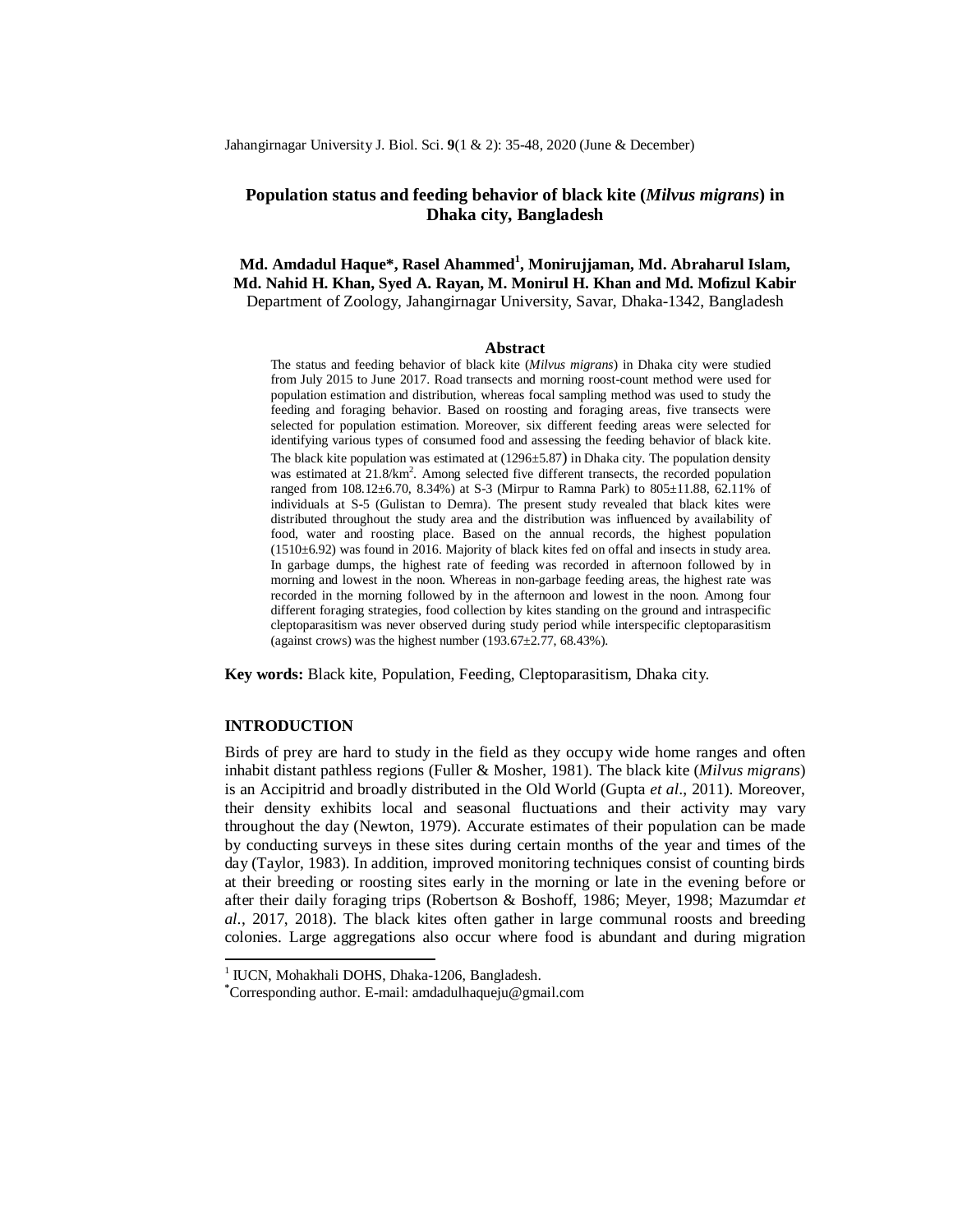(Cramp & Simmons, 1980). As scavenging raptors, frequently take advantage from human waste worldwide (Pomeroy, 1975; Blanco, 1994 and 1997). The black kite is known to be a gregarious bird (Cramp & Simmons, 1980) that opportunistically disperse a large array of food sources (Delibes, 1975). Despite the widespread range and abundance of the black kite, limited information is available concerning the proportion of age classes in resident groups and in migration (Cramp & Simmons, 1980). Knowledge about the age distribution of kites using rubbish dumps, and the timing of residency and migration associated with these sites is almost nonexistent (Pomeroy, 1975). To the best of our knowledge this is the first report of field level research carried out in Bangladesh. Studies on the status and feeding behavior of black kites in Dhaka city is almost nonexistent as per our knowledge goes. The objective of the present study was to  $-$  (a) estimate the population and distribution of black kites in Dhaka city, (b) identify the types of food consumed by the black kites in study area, (c) assess the behavioral strategies of black kites to collect food from the selected feeding areas and (d) determine the food consumption rate per day.

### **MATERIALS AND METHODS**

**Study Area:** The black kites were studied in Dhaka city (23°81N, 90°41E), in a 306.4  $km<sup>2</sup>$  area of Dhaka district. The average annual temperature is 25 $\degree$ C and the average annual percentage of humidity is 74%. Five sites were selected for population estimation and distribution based on road transect and roost counting methods (Table 1) and six different foraging areas were selected for identification various types of foods consumed by black kites and assessments of feeding behavior in study area. The list of foraging area are- (A) dumping site behind Kachukhet market (B) Boliarpur dumping station (C) dumping site behind Abdullahpur market (D) agricultural field, bank of Buriganga river (E) National botanical garden, Mirpur and (F) human habitation in and around Dhaka city which marked as location  $A (L-A)$  to location  $F (L-F)$  subsequently for the convenience of the study.

In the area of Dhaka city, five transects were determined and designated as Transect-1 (T-1), Transect-2 (T-2), Transect-3 (T-3), Transect-4 (T-4) and Transect-5 (T-5) for the convenience of the study. Transect-1 located north-west part of the study area besides Turag River. Transect-2 located south-west part of the study area on the bank of Buriganga River. Transect-3 situated middle (east to west) part of the study area. Transect-4 located northeast part of the study area behind Hazrat Shahjalal International Airport. Transect-5 located southeast part of the study area.

**Meteorological parameters:** Among the observed meteorological parameters during the study period significant fluctuations of the temperature were found over the year in the studied area. The mean temperature in study area was  $(33\pm 2)$  centigrade in summer,  $(29\pm0.46)$  in monsoon, while  $(18\pm1.5)$  in winter. Highest humidity levels occurred in monsoon  $(82.5\pm3.1\%)$  while lowest in summer  $(68.25\pm4\%)$  and in winter mean humidity levels were  $(73.75\pm0.8\%)$ . In the area of Dhaka city, rains occur only in monsoon during the study period. Hence, the mean rainfall in monsoon was  $(333\pm0.3$ mm).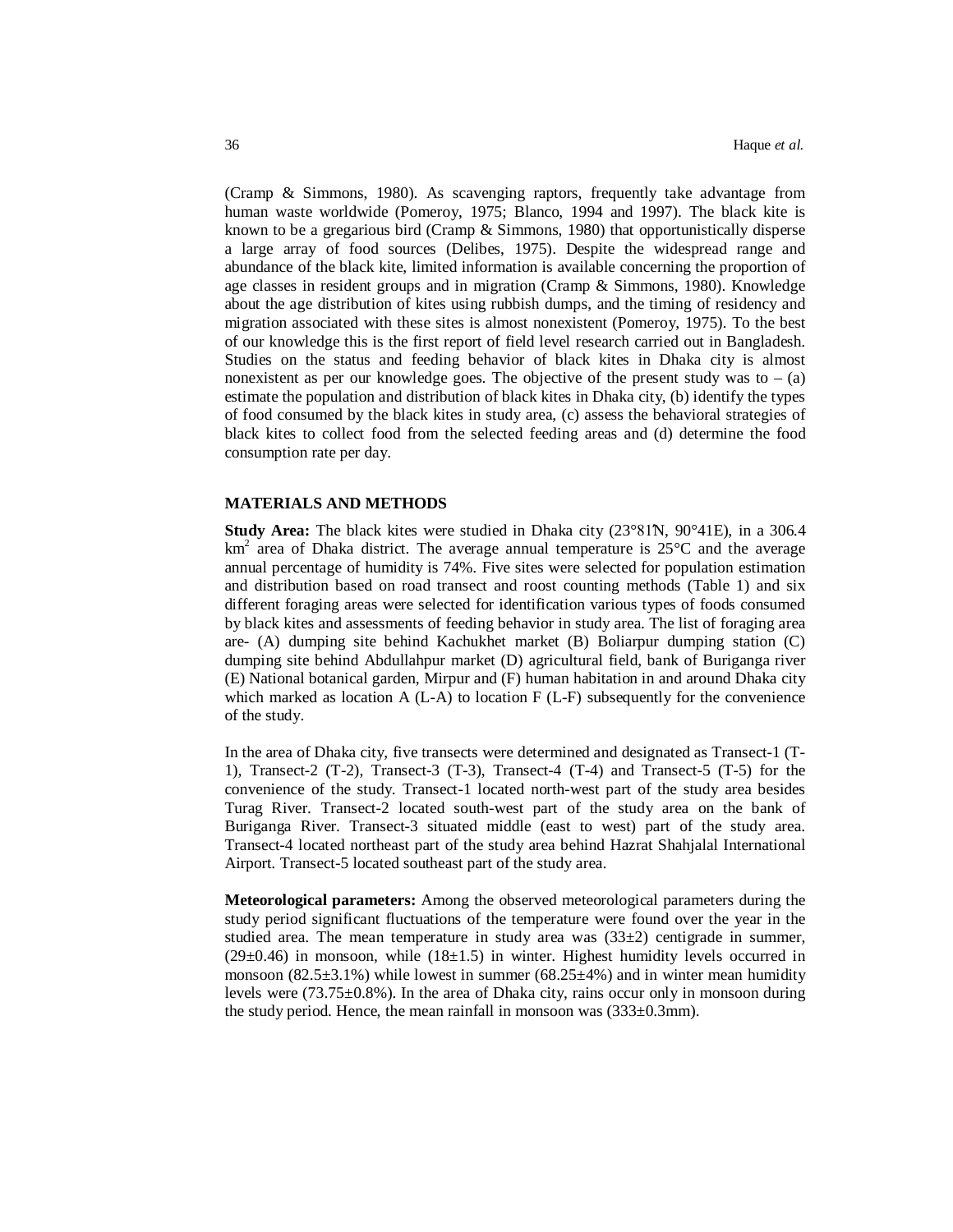| SI. | <b>Transects Name</b>              | Length of         | Feeding       | Roosting                      | Breeding                    |
|-----|------------------------------------|-------------------|---------------|-------------------------------|-----------------------------|
|     |                                    | <b>Transect</b>   | sites         | sites                         | sites                       |
|     |                                    | (km)              |               |                               |                             |
|     | Gabtali Bus Terminal, Beribadh to  | 18.1 km           | 6             | $\mathfrak{D}_{\mathfrak{p}}$ |                             |
|     | Abdullahpur.                       |                   |               |                               |                             |
| 2   | Gabtali Sweeper Colony, Gabtali-   | 7.3 km            | 4             |                               |                             |
|     | Sadarghat rd to Dhaka University.  |                   |               |                               |                             |
| 3   | Mirpur 1, Sangsad Bhaban, Tejgaon  | $10 \mathrm{km}$  | 3             |                               |                             |
|     | to Ramna Park.                     |                   |               |                               |                             |
| 4   | Uttara, Kuril to Mohakhali Bus     | $15.1 \text{ km}$ | 3             |                               | $\mathcal{D}_{\mathcal{L}}$ |
|     | Terminal.                          |                   |               |                               |                             |
|     | Gulistan to Demra dumping station. | 9 km              | $\mathcal{L}$ |                               | 4                           |
|     | Total                              | $=59.5$ km        | $=18$         | $=7$                          | $=7$                        |

**Table 1. Name of five transects with their length in Dhaka city**



**Fig. 1**. **Map of study area (Dhaka city) showing different road transect locations in red lines**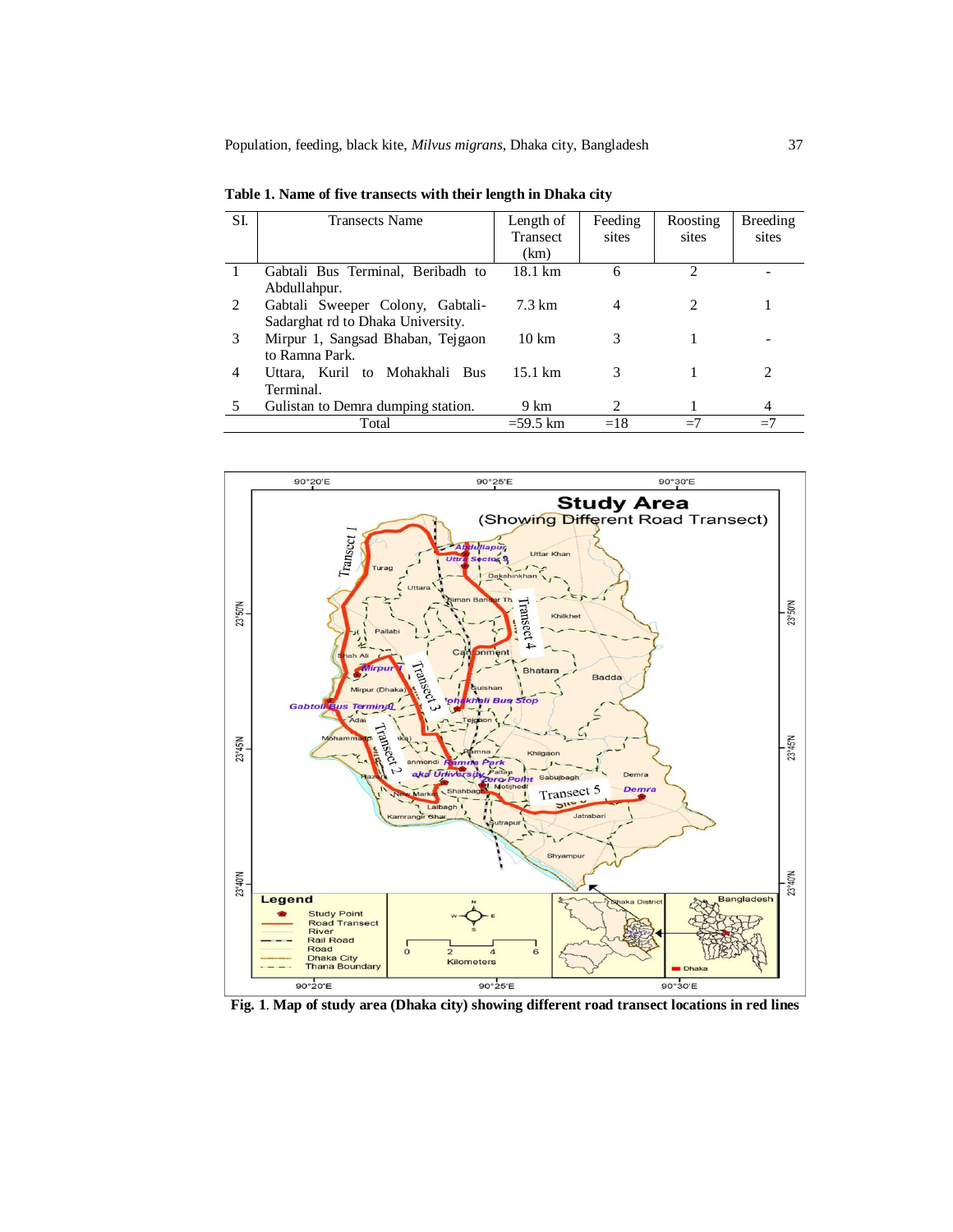**Data sampling:** The study was conducted between July 2015 and June 2017 in Dhaka city. At the very beginning of the present study, transect and various foraging sites were selected through visiting different areas. Road transects seem to be a reliable method to estimate the numbers of kites (Viñuela, 1997). For population estimation, road transect and morning roost-count methods was used (Fuller & Mosher, 1987; Ethier, 1993; Mazumdar, 2013; Mazumdar *et al*., 2017, 2018) and to study various feeding and foraging behavior focal sampling method was used (Altman, 1974; Sharma & Soni 2017). Based on roosting and foraging area, five sites were selected for population estimation, covering a total length of 59.5 km (Table 1), which cover approximately entire Dhaka city. The fixed transect width was taken at 50 m from both sides of the transect. In the foraging sites, counting was started from dawn when kites were coming in foraging area and conducted simultaneously at the same time at selected sites. Eight counting trips were made at each site during the study period for population estimation. To aid in counting, binocular and Canon 60D camera were used. Observations were made from elevated sites with the help of a binocular (Olympus  $10\times50$ ) at the distance of about 40 metre from the roosts to avoid interruption of the kites behavior. Photographs were also taken while flying to avoid overlapping because the kites often fly away after watching the observers. While counting sighting places were distinguished into following activity: 1) when feeding; 2) when roosting; 3) when flying; 4) when breeding. Food collecting strategies were distinguished as: 1) directly from the feeding area by an individual standing on the ground; 2) while flying over the feeding habitat; 3) through intraspecific cleptoparasitism (when an individual snatch food from another individual of same species): 4) through interspecific cleptoparasitism (when the Black Kites snatch food from the individuals of different species) (De Giacomo & Guerrieri, 2008, Mazumdar *et al*., 2016). Actively feeding individual was selected as a focal bird and attempts were made to cover different individuals found in various feeding sites. During observation of feeding behavior, three counting trips were made at each site. To determine food consuming rate in a day, data was pooled into three time slots: morning (6:00am-10:00am), noon (10:00am-2:00pm) and afternoon (2:00pm-6:00pm). A timed-count method was employed to determine food taking rate in a day. The populations densities can be calculated by dividing the total number of individuals in transects with the total transect area surveyed. The results were compared across the years to understand the trend of population densities. Weather data were collected from Bangladesh Meteorological Department, Dhaka (www.bmd.gov.bd).

**Statistical analysis:** Multiple linear regression was used to correlate black kite population in Dhaka city with different activity (flying, roosting, feeding, breeding), annual fluctuation (2015, 2016, 2017) and seasons. Data was gathered into three seasons: summer (February-May), monsoon (June-September) and winter (October-January). Multiple linear regression was also used to test the effects of environmental parameters (temperature and humidity) on the population's fluctuation and feeding behavior of black kites. Values are expressed as mean  $(\pm S\mathbf{E})$  and the results were considered significant at P< 0.05. Analyses were done using SPSS 16.0 software (Daniel, 2014; Mazumdar, *et al*., 2016). Regression was employed to seasonal relationship between mean numbers of successful feeding as dependent variables and environmental parameters like temperature and humidity as independent variables.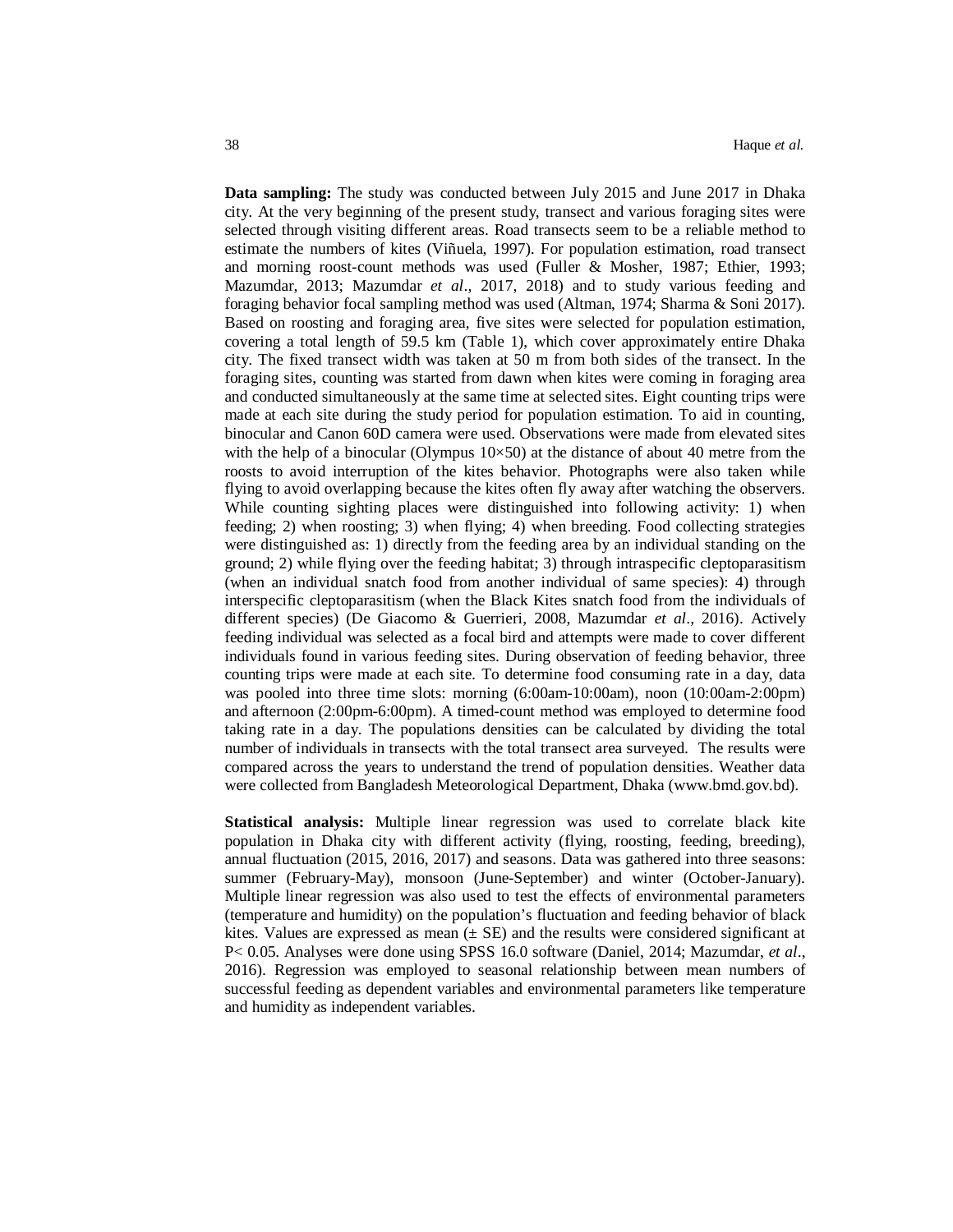# **RESULTS AND DISCUSSION**

**Population estimation:** Black kite population in Dhaka city comprise of 1296 $\pm$ 5.87 individuals (Table 2). The population density was estimated at  $21.8/km^2$ . Among selected five different transects, the highest record of kites population  $(805\pm11.88)$  was found at Transect-5 (Gulistan to Demra dumping station) while the lowest population was recorded at Transect-4 (Uttara, Kuril to Mohakhali Bus Terminal) (Table 2). The mean values of the population of black kites at selected sites showed the following order Transect-1 (Gabtali Bus Terminal, Beribadh to Abdullahpur) > Transect-3 (Mirpur 1, Sangsad Bhaban, Tejgaon to Ramna Park) > Transect-2 (Gabtali Sweeper Colony, Gabtali-Sadarghat rd to Dhaka University). It was also found in the study period that flying was the most observed activities in black kite followed by roosting, feeding and breeding (Table 2). Different activities such as flying ( $R^2 = 0.97$ ), roosting ( $R^2 = 0.95$ ) and feeding  $(R^2 = 0.95)$  are significantly correlated with the number of black kites while breeding was not significantly related with their abundance (Table 3). Both temperature in summer ( $R^2 = 0.88$ ; P<0.05), monsoon ( $R^2 = 0.81$ ; P<0.05) and winter ( $R^2 = 0.75$ ; P<0.05) and humidity in summer ( $R^2 = 0.83$ ; P<0.05), monsoon ( $R^2 = 0.79$ ; P<0.05), and winter ( $R^2 = 0.73$ ; P<0.05) was significantly correlated with population of black kites.

**Feeding behavior:** We selected six different feeding and foraging area in and around Dhaka city to identify variation of food that consumed by black kites. The results show that intake of different foods by kites depend on situation of feeding and dumping area. Interview with local people (n=23) and direct observation revealed that chicken refuse, beef refuse, fish refuse and carrion at Location-A (Kachukhet dumping sites), human food refuse, garbage and carrion at Location-B (Boliarpur dumping sites) and Location-C (Abdullahpur dumping sites) were the major types of foods consumed by kites in dumping region. Whereas in non-garbage feeding region; insects, rats, fish and earthworms at Location-D (Agricultural field), insects, rats and lizards at Location-E (Botanical garden), human food refuse and small chicks at Location-F (Human habitation) were the major consumed foods. It is interesting to note that black kites were seen to feed on a lizard and small chick only once during study period.

A total of mean number of frequency in successful feeding (283±6.21) was recorded at six different feeding areas in and around Dhaka city. In garbage based feeding areas, highest feeding rate was recorded in afternoon followed by noon and the lowest rate was observed in morning (Figure 2). Whereas, in non-garbage based feeding areas highest feeding rate was recorded in morning followed by noon and the lowest rate was observed in afternoon (Figure 3). Among four different foraging strategies, food collection by kites standing on the ground and intraspecific cleptoparasitism was never observed during study period. Interspecific cleptoparasitism (against crows) was highest recorded among the foraging strategies followed by flying over the feeding area (Table 4). Similar observation to a study carried out in Kolkata by Mazumdar *et al*., 2016. Only temperature in summer ( $R^2 = 0.69$ ; P<0.05) and humidity in monsoon ( $R^2 = 0.78$ ; P<0.05) was significantly correlated with mean numbers of successful feeding. On the contrary, temperature in monsoon and winter and humidity in summer and winter were nonsignificant.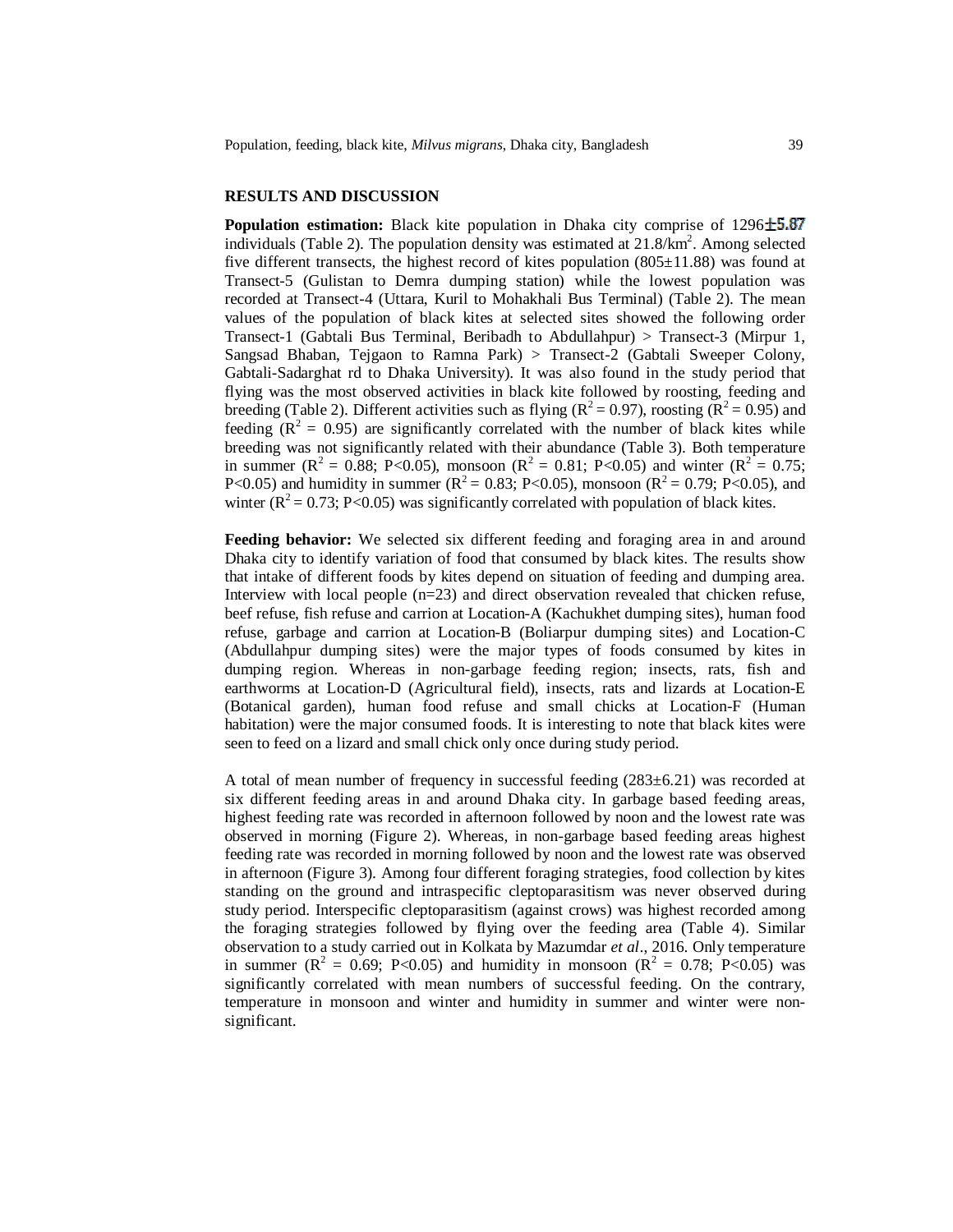| Transects<br>name | Mean $(\pm SE)$<br>no. of kites | Mean $(\pm SE)$ no. in different activity | Annual fluctuation as mean $(\pm SE)$ |                  |                  |              |               |              |
|-------------------|---------------------------------|-------------------------------------------|---------------------------------------|------------------|------------------|--------------|---------------|--------------|
|                   |                                 | Feeding<br>Breeding<br>Flying<br>Roosting |                                       | 2015             | 2016             | 2017         |               |              |
| $T-1$             | $263.4 + 7.7$                   | $105.25 + 8.6$                            | $152.7 + 11.5$                        | $5.37 + 8.4$     | 0                | $252+2.1$    | $294 + 7$     | $241 + 9$    |
| $T-2$             | 79.88+6.01                      | $75.62 \pm 5.93$                          | $3.75 + 8$                            | $0.37 + 26$      | $0.125 \pm 0.12$ | $74 + 2.4$   | $121 \pm 6.2$ | $43 + 47$    |
| $T-3$             | $108.12 + 6.70$                 | $96.62 + 11.7$                            | $7 + 75$                              | $4.5 + 1.1$      | 0                | $82 + .6$    | $167 + 5.1$   | $67 + 6$     |
| $T-4$             | $39.12 + 2.43$                  | $36.5 + 4.2$                              | $2 + 77$                              | $0.37 + 18$      | $0.25 + 16$      | $71 + 3.2$   | $82{\pm}.3$   | $43 + 1.3$   |
| $T-5$             | $805+11.88$                     | $396.25 + 14.04$                          | $314.62 \pm 13.3$                     | $94.12 \pm 6.92$ | $0.5 + 26$       | $609+4.7$    | $846 \pm 7.1$ | $897 + 7.4$  |
| Total             | $1296 + 5.87$                   | $710.25 + 3.01$                           | $480.16 + 6.2$                        | $104.76 + 3.78$  | $0.88 \pm 0.33$  | $1088 + 4.1$ | $1510+6.92$   | $1290 + 5.6$ |

**Table 2. Mean (**±**SE) number of black kite, different activity and annual fluctuation in Dhaka city**

[Transect names: T-1= (Gabtali to Abdullahpur), T-2= (Sadarghat rd), T-3= (Mirpur to Ramna Park), T-4= (Uttara to Mohakhali), T-5= (Gulistan to Demra)]

**Table 3. Relation between black kite population as dependent variables, different activity (flying, roosting, feeding and breeding), and annual fluctuation (2015, 2016 and 2017) as independent variables**

|                      |                        | Different activity |         |           | <b>Annual fluctuation</b> |      |      |  |
|----------------------|------------------------|--------------------|---------|-----------|---------------------------|------|------|--|
|                      | Flying                 | Roosting           | Feeding | Breeding  | 2015                      | 2016 | 2017 |  |
| $\mathbf{L}$         | 0.97                   | 0.95               | 0.95    | $0.54$ NS | ገ 94                      | 0.99 | 0.99 |  |
| $\sim$ $\sim$ $\sim$ | $\cdot$ $\cdot$ $\sim$ |                    |         |           |                           |      |      |  |

NS means non-significant

**Table 4. Mean ( SE) number of frequency in successful feeding, food taking rate in a day and food taking technique at six different feeding areas in Dhaka city**

| <b>Sites</b> | Frequency        | Food taking rate in a day |                  |                  | Food taking technique |                  |                  |                   |
|--------------|------------------|---------------------------|------------------|------------------|-----------------------|------------------|------------------|-------------------|
| name         | in feeding       | Morning                   | <b>Noon</b>      | Afternoon        | Autonomous            |                  | Cleptoparasitism |                   |
|              | per day<br>(n)   | $(6:00am -$               | $(10:00am -$     | $(2:00pm -$      | Ground                | Flying           | Same             | Others            |
|              |                  | 10:00am                   | $2:00 \text{pm}$ | $6:00 \text{pm}$ |                       |                  | species          | species           |
| $L - A$      | $25.67 \pm 2.33$ | $7.33 + 1.2$              | $6 \pm 0.58$     | $12.33 \pm 1.45$ | $\Omega$              | $6 \pm 0.58$     | $\Omega$         | $19.67 \pm 2.96$  |
| $L-B$        | $15+1.7$         | $4.67 \pm 0.67$           | $3.33 \pm 0.33$  | $7 \pm 0.58$     | $\Omega$              | $3 \pm 0.58$     | $\Omega$         | $12 \pm 0.58$     |
| $L-C$        | 220±11.92        | $58.33 \pm 6.64$          | 74.33±4.76       | $88+4.62$        | $\overline{0}$        | $62.33 \pm 8.37$ | $\Omega$         | $157.67 \pm 1.76$ |
| $L-D$        | $12.33 \pm 0.67$ | $8.33 \pm 1.86$           | $2.67 \pm 0.33$  | $1.33 \pm 0.33$  | $\overline{0}$        | $9.33 \pm 1.33$  | $\Omega$         | $3 \pm 0.58$      |
| $L-E$        | $4 \pm 0.58$     | $2.67 \pm .33$            | $1.33 \pm 0.33$  | $\Omega$         | $\Omega$              | $4+1.15$         | $\Omega$         | $\Omega$          |
| $L - F$      | $6+0.58$         | $4+1.15$                  | $1.33 + 0.33$    | $0.67 + 0.33$    | $\Omega$              | $4.67 \pm 0.67$  | $\Omega$         | $1.33 \pm 0.33$   |
|              | Tota⊨283±6.21    |                           |                  |                  |                       |                  |                  |                   |

[Site names: L=Location, L-A= Kachukhet dumping sites, L-B= Boliarpur dumping sites, L-C= Abdullahpur dumping sites, L-D= Agricultural field, L-E= Botanical garden, L-F= Human habitation]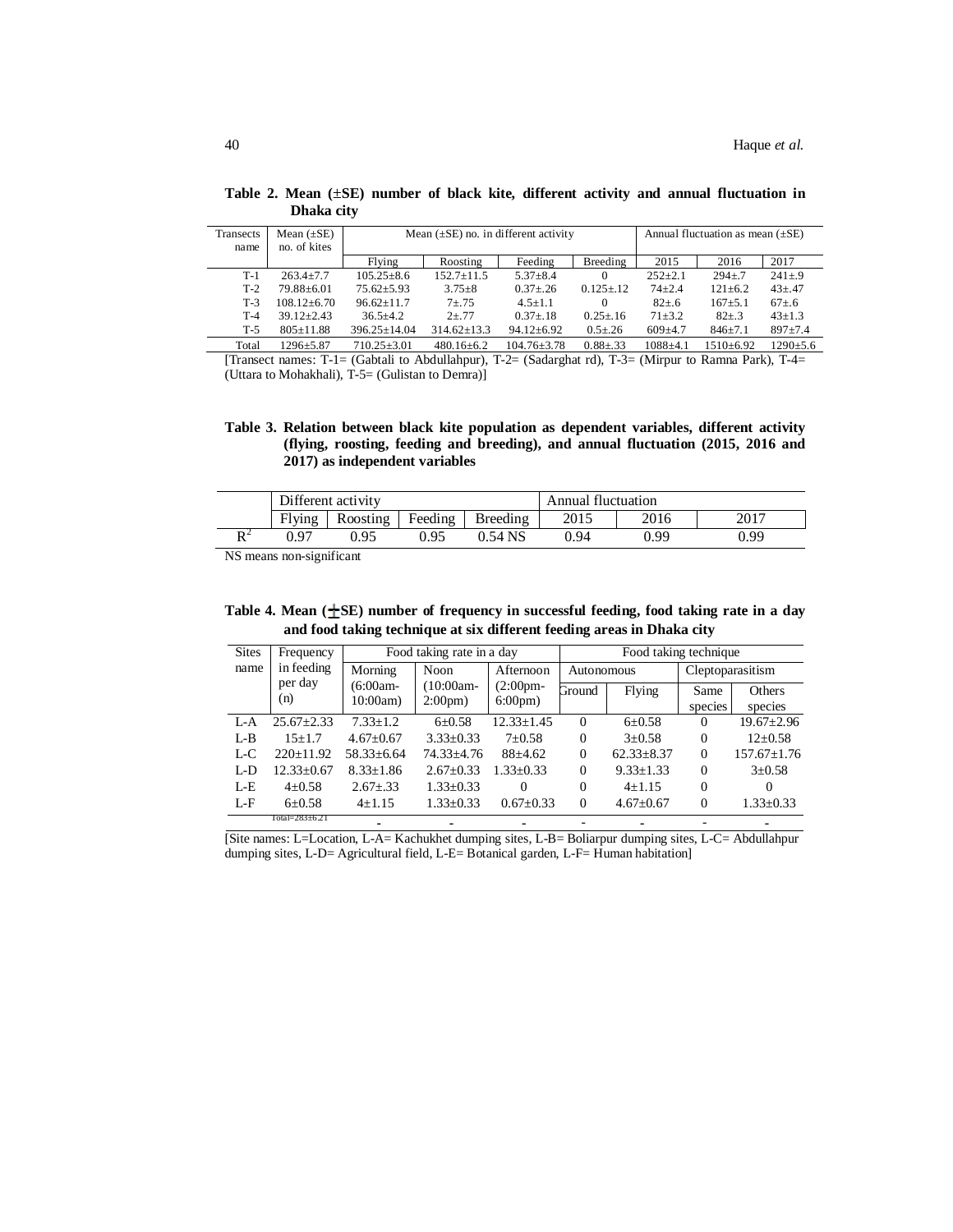

**Fig. 2. Successful food taking rate in a day as mean ( SD) behind three different garbage based feeding sites (L-A, L-B and L-C)**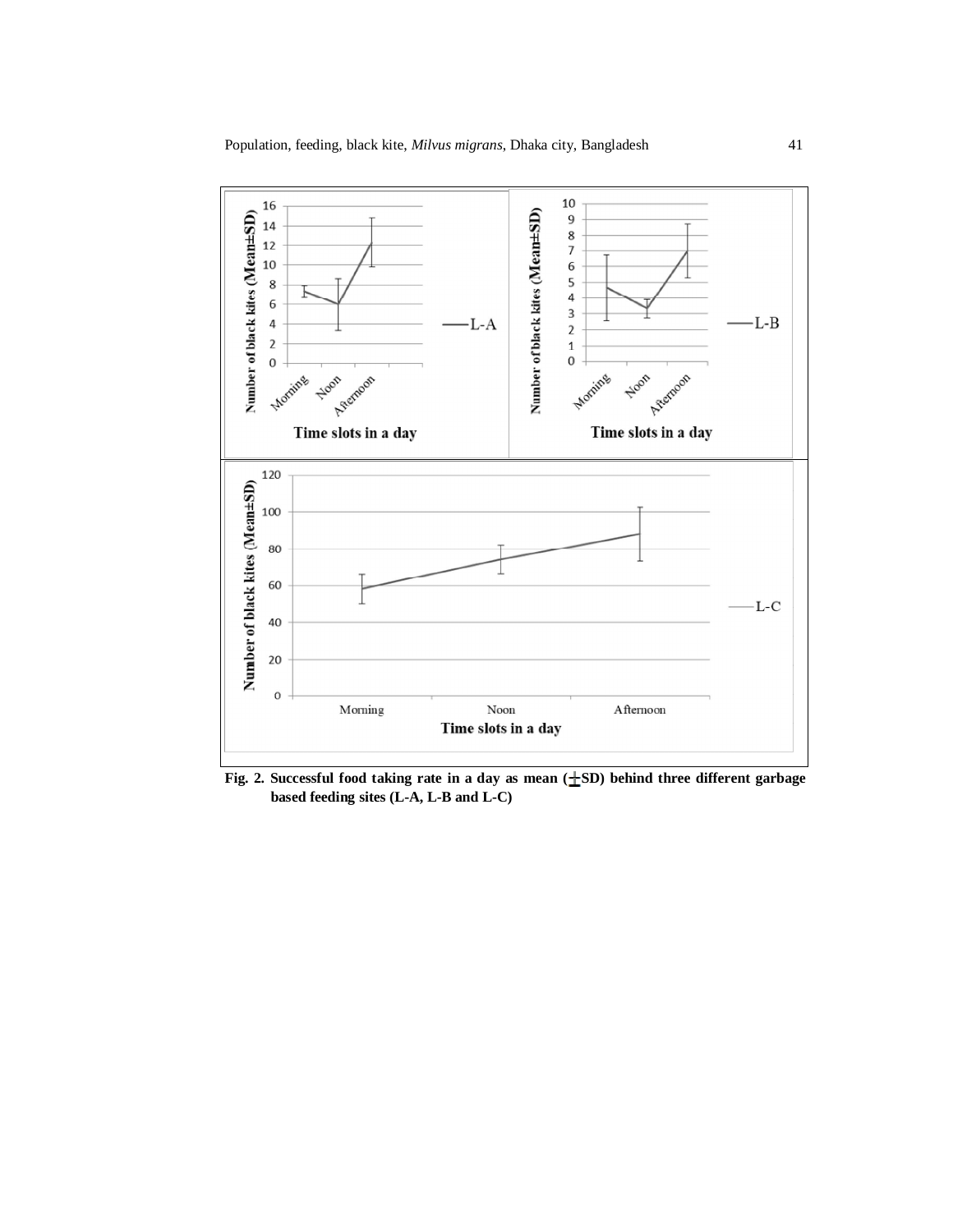

**Fig. 3. Successful food taking rate in a day as mean ( SD) in three different non-garbage based feeding area (L-D, L-E and L-F)**

The black kite (*Milvus migrans*) is one such resident urban raptor of Indian sub-continent which occurs in large numbers in metro cities (Ali & Reply, 1968; Mahabal & Bastawade, 1987). It has been classified as least concerned due to abundant in the area (Bird Life International, 2009). This species has become very common species in the Dhaka city and their soaring and roosting behavior in these areas is a common scene. Besides, this species is also known to form roosting aggregation in study area. Moreover, being a member of family Accipitridae it is a Schedule I species of Wild Life Preservation Amendment Act (1974). In case of raptors, urban habitats have been considered to be of superior quality (Chace & Walsh, 2006). Species that meet their food requirements within such settings exhibit positive population responses (Sandhya, 2014).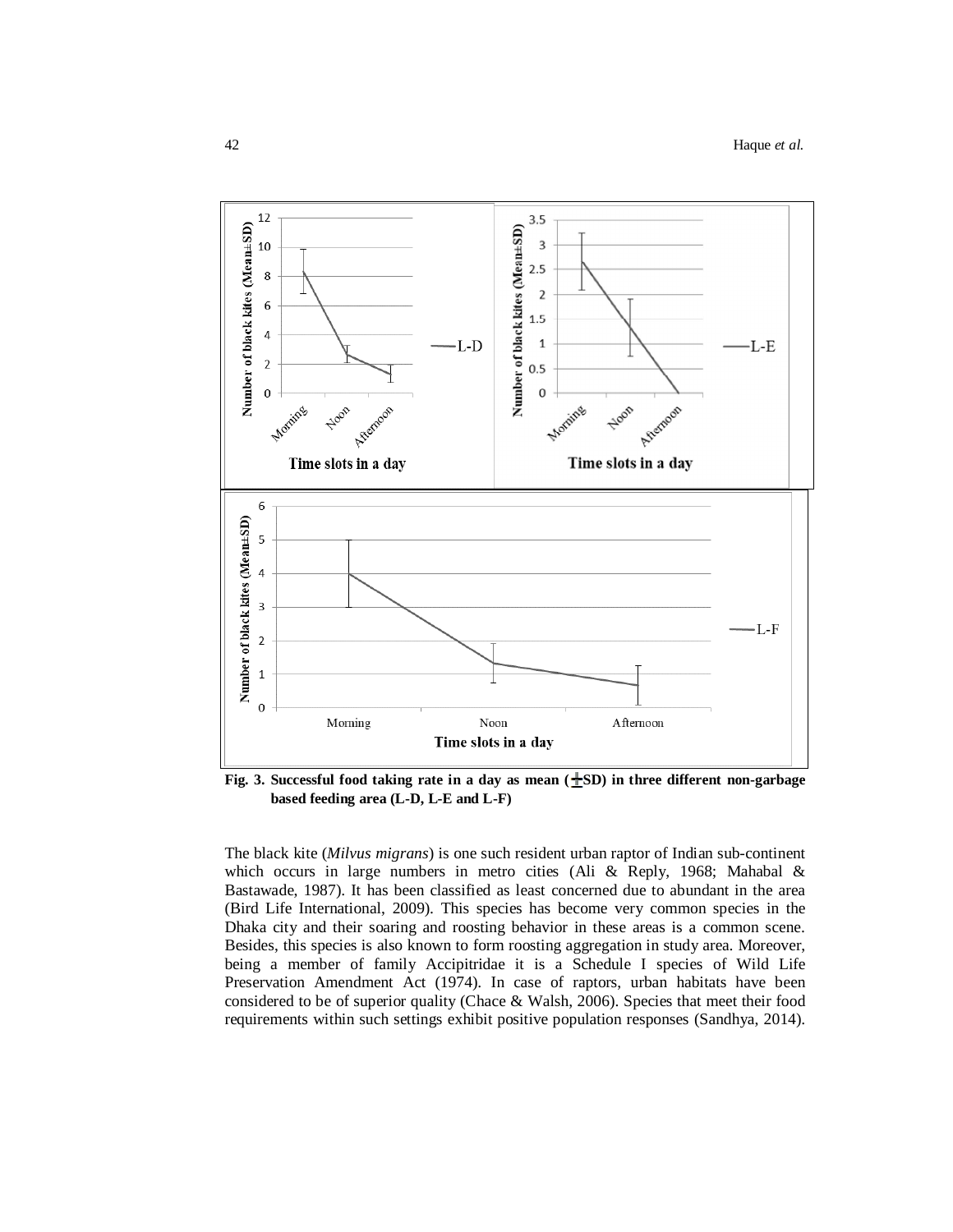The raptors play an important role in ecosystems because they can determine the community structure patterns of their prey (Menge *et al*., 1994).

Raptors are known to cause special problems for the estimation of population status and trends (Fuller & Mosher, 1981) because they usually disperse in broad regions and/or are secretive species that nest at low densities. The present study revealed that the black kite is distributed throughout the study area and distribution is influenced by availability of food, water and roosting place. Similar observation to a study carried out in India by Naoroji (2007). The black kites are generally seen foraging nearer to garbage dumps (Blanco, 1994; Mazumdar *et al*., 2018) or agricultural field where they could easily get copious of food in all seasons. A total of 18 feeding, 7 roosting and 7 breeding sites were recorded in study area (Table 1). Although the recording of total number of black kites was approximately thirteen hundred, it seems to be lower in counts for a densely populated city like Dhaka. However, the practice will surely be helpful in future to better design for raptors management. It can be seen from Table 2 that; the highest population was recorded at Transect-5 (Gulistan to Demra dumping station) while lowest population was recorded at Transect-4 (Uttara, Kuril to Mohakhali Bus Terminal). The reason of maximum population was the availability of food and water in the respective site. The largest garbage dump (163.7 acres) in Dhaka city is also located in this site (Transect-5) where majority of raptors fulfill their basic requirement. On the contrary, minimum population at Transect-4 might be due to the planned urbanization in that area where scarcity of food for black kites was indicated (Figure 1). Agricultural field and Turag River are associated throughout the Transect-1 (Gabtali Bus Terminal, Beribadh to Abdullahpur) and six different feeding areas were recorded in the site where raptors can fulfill their basic demands. Additionally in winter, they are also observed feeding on insects at agricultural field that may not be available when area is flooded with water. The reasons for low population number at rest of the Transect-2 (Gabtali Sweeper Colony, Gabtali-Sadarghat rd to Dhaka University) and Transect-3 (Mirpur 1, Sangsad Bhaban, Tejgaon to Ramna Park) are due to residential area, established urbanization, extreme stressed on vehicles and little number of feeding and roosting places (Figure 1). No serious focus was done on its seasonal variation as well as yearly fluctuation due to lack of time and work force. The population trend are more or less stable during study period. The populations of black kites showed positive relationship with environmental variables like temperature and humidity in all seasons. Environmental parameters and their interactions are thought to shape specific breeding and survival strategies in top predators like raptors. Indirect effects of climate on raptors are probably very remarkable like lessen in food procurement and little predation rate by declining predator availability. The declined status of black kites were reported due to lack of food in a changing landscape and human persecution in Germany (Sabine Hille & Jean-Marc Tiollay, 2000). The major threats include deforestation and changes in land use pattern, which can affect the abundance, distribution and availability of prey. As a result, abandonment of breeding regions may significant changes in the habitat, such as increased human development and activity (Boeker, 1971; Scott, 1985; Hunt *et al*., 1999).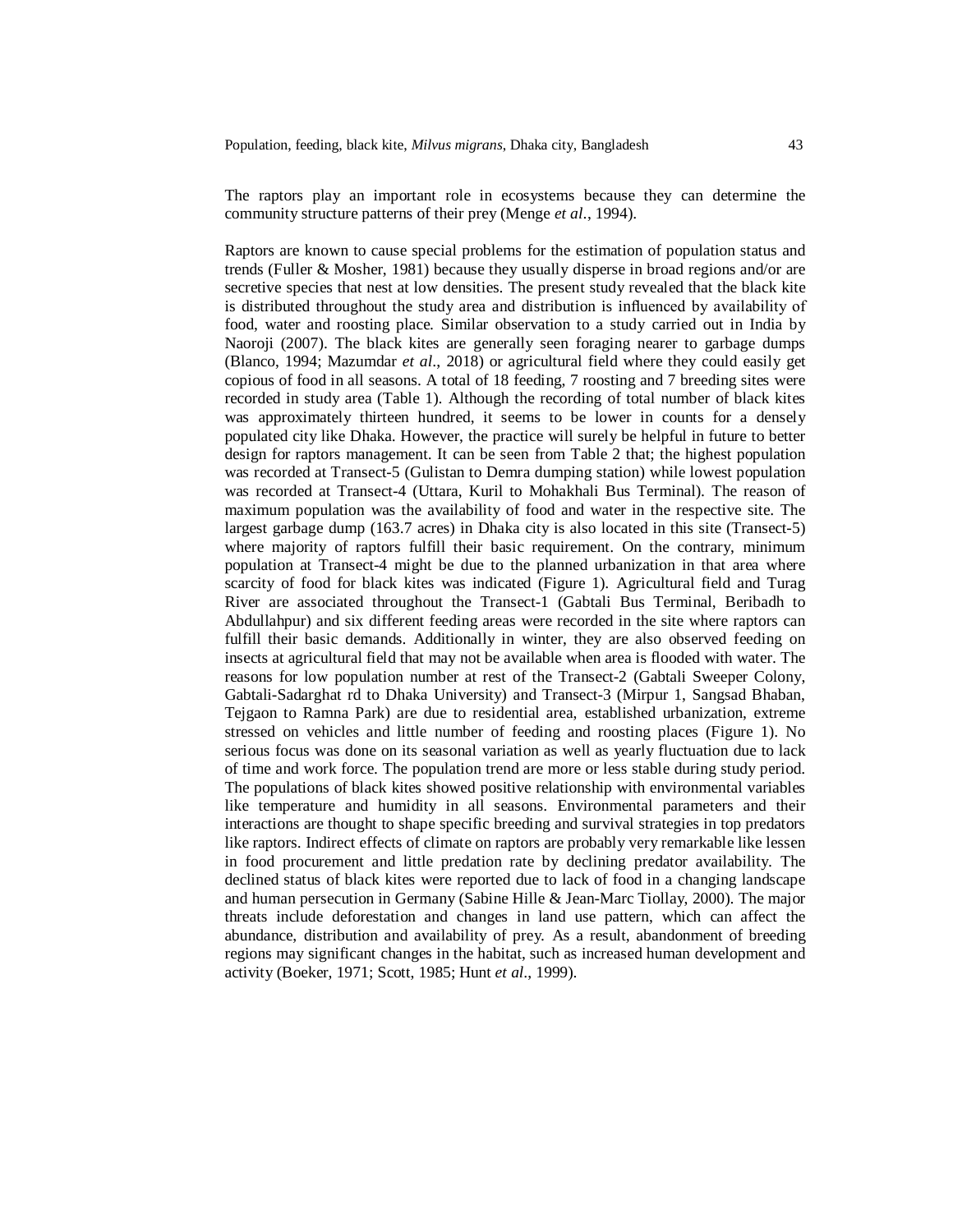The finding from this study is corroborated with the previous reports where the authors mentioned that, large aggregations of black kites are associated with the abundancy of food (Bernis, 1980; Cramp & Simmons, 1980; Blanco, 1994, 1997; Giacomo & Guerrieri, 2008; Iqbal *et al*., 2015; Sharma & Soni, 2017). The black kite's diet is one of the best examples, among raptors, within species malleability in foraging strategies and food consumption. In addition, the species evaluated as a scavenger of consume of livestock carrion (Cramp & Simmons, 1980). Considering food consumption rate of kites100 g/day (www.birdcare.asn.au), 150 kg of dead and decaying carrion can be carried away every day by the estimated kite's population in the studied area. The number of kites at the dumping sites is almost likely to turn over several times in a span of the day that will eventually accelerate the free scavenging by these raptors. Blanco (1997) stated the availability of kites as city scavenger is of vital importance as they fix up of the decaying carcasses and other scrap heap, which could otherwise fester and lead to augmentation of diseases. To quantify the ecological function of the kites, it will be obligate to tag many individuals, both away and at the scrap heap in future that will transpire their turnover number through the day. In future, the present studies focusing on their foraging strategies on the feeding area will also give better sagacity whether they show fluctuations in number.

The black kites in Dhaka city show a wide range of foraging habits. In addition to the scavenger's role on the dumping sites and roads, these raptors have an important niche in the urban ecosystem as predators (Malhotra, 2007). Our study revealed that the kites preying on insects, fishes, rats, lizards, earthworms and small chicks in non-dumping region. Whereas on the dumping sites they feed on human food refuse, garbage and a byproduct of dressing (chicken refuse, cow refuse and fish refuse). Our findings are bit different than the previous reports where rodents, squirrels, fishes, insects, amphibians, reptiles and birds were mentioned as the main prey (Ferguson-Lees & Christie, 2001; Malhotra, 2007; Mazumdar *et al*., 2018). Others reported kites as opportunist hunters and have been known to take birds, bats and rodents (Narayanan, 1989). In an earliest study kites were found to be attracted to smoke and fires to grab escaping prey (Hollands, 1984).

In this study, food consuming rate was highest in afternoon while lowest in morning in garbage based area while opposite phenomenon was observed in non-garbage feeding areas. The reason behind increased food intake in non-garbage feeding areas (agriculture field and garden area) during morning time might be due to more availability of preys like insects in morning than other time of the day. Which were easily captured by raptors while flying over the feeding area. Moreover in morning time, we observed the disposal of various offal substances in outside of the human settlements areas where kites came into close proximity as flying in search of food. The kites were seen to start moving on to the dumping sites gradually from other areas at the time of forenoon during study period. A large aggregation of kites on dumping area results in successful feeding in the afternoon.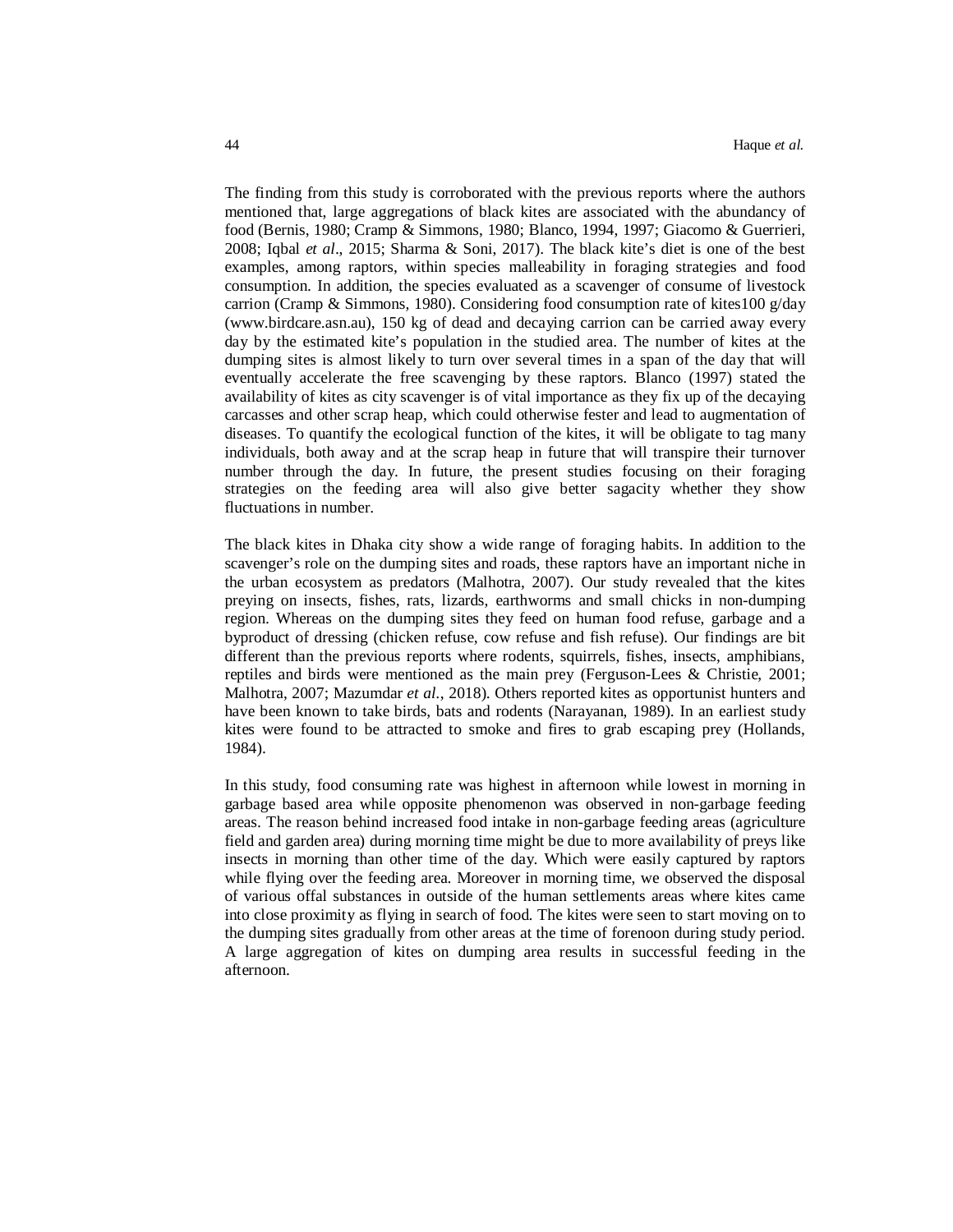The crows have nearly same feeding habit as kites that occurred interspecific cleptoparasitism against crow population in a dumping area (Sharma & Soni, 2017). From the present study, it has also been observed that majority of food collection episodes by kites occurred versus crow's populations in studied area. However, no focus was done on successful food collection attempts rate of kites versus crow's population. The present study focuses only successful feeding episodes by kites itself or in opposition to crows was recorded. During our study period, interspecific cleptoparasitism was the highest recorded foraging behavior followed by autonomous (flying) in the study area. Interestingly, autonomous (ground) and intraspecific cleptoparasitism was never observed by the kites. However, several earlier reports stated that these two foraging behaviors were more frequently occurred (De Giacomo & Guerrieri, 2008; Mazumdar *et al*., 2016; Sharma & Soni, 2017).

Lack (1946) stated that, birds time activity budgets are sharply affected by the local environmental variables. Findings from our study are also in agreement with previous study where temperature in summer and humidity in monsoon demonstrated significant relation with successful feeding. In addition, temperature in winter seasonally highly positive correlated and humidity in winter seasonally highly negative correlated with successful feeding. Birds are inclined to wag their energy demands by modifying their behavior, when coping with the environmental variables (Newton, 1979).

Sergio *et al*. (2003a, b) have successfully patron the use of black kites in Europe as valid conservation model species. The idea of urban ecosystem and wildlife remains disdain in our country. The black kites being a city scavenger and summit trophic level species provide important ecological function to humankind. The kites in study area were found very patient against human intervention during study period. Not only the black kites, but also brahminy kites in study area demonstrated very tolerant behavior against human intervention. We observed the kites roosting on electric power lines, mobile tower, trees and dumping grounds. However, only mobile tower and trees were recorded as nesting place of kites in this study. Though study areas have good population size of kites but cutting of roosting and nesting trees, unplanned urbanization and geometrically expansion in human population caused compression of habitat of black kite which may limit the black kite population. The present study recommends the protection and enhancements of black kite population and its habitat as well as passage of those trees that are usually preferred for roosting and nesting place by black kite. The majority of food demands of black kites come from dumping sites in study area. Therefore, present study recommends we can make region wise lawful small dumping stations in study area for conservation in urban ecosystem.

In addition, it will also be indispensable in justification their role as potential bearers of diseases from such dumps. This qualifies them to be a good model for experimental ecology. These raptors also occur at high densities that make them a valid model species to test ecological hypothesis with higher precision and accuracy. At last, studies validating above concept will establish black kites as an umbrella species for urban ecology (Bird *et al*., 1996; Luck *et al*., 2011; Magle *et al*., 2012). The findings of the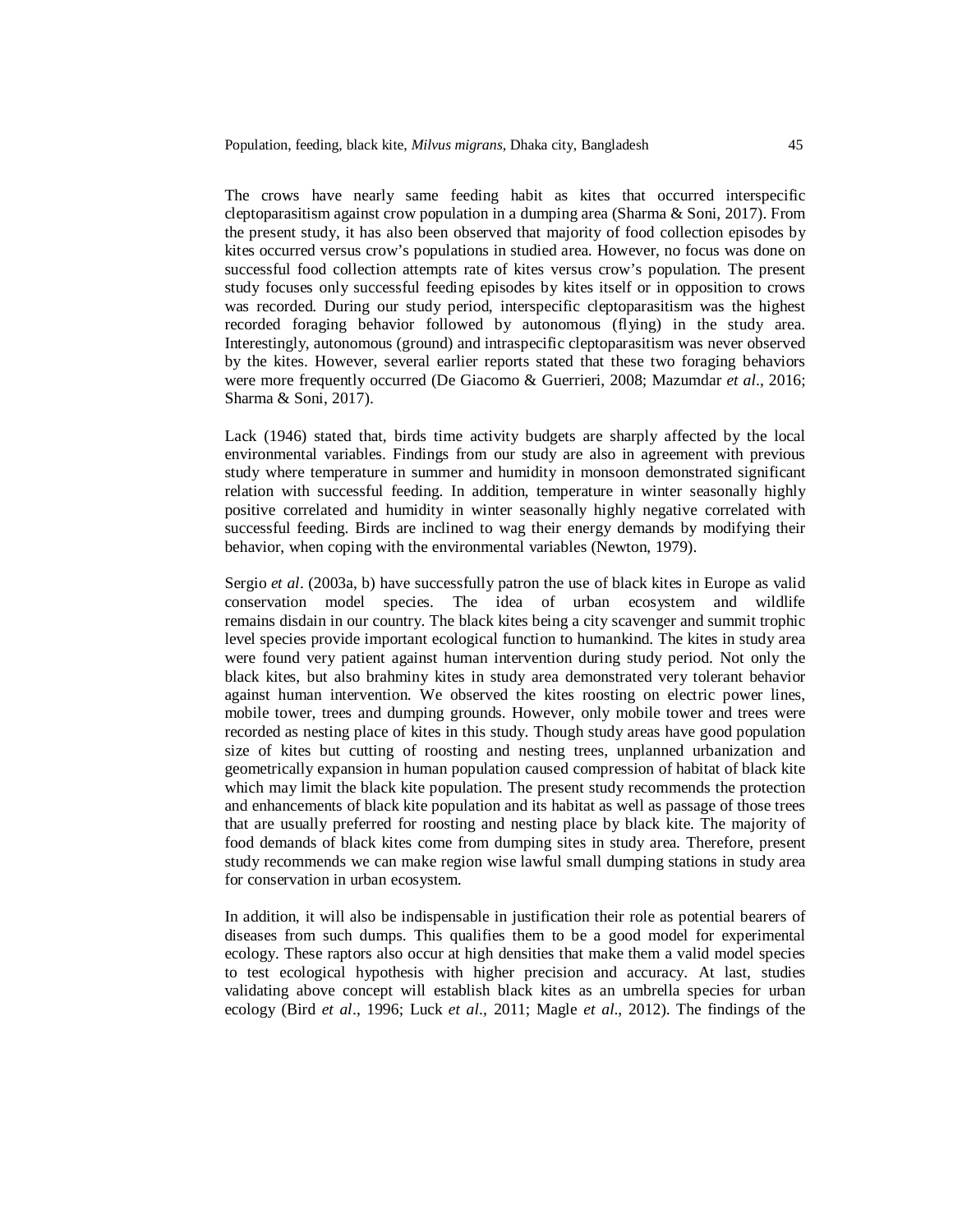present study on the distribution and foraging strategies of black kites would be beneficial for future studies and could be used as baseline data of the region studied.

**Acknowledgements:** The author thanks Dr. M. A. Aziz, Professor, Department of Zoology, Jahangirnagar University for reviewing the manuscript and necessary correction. The author also acknowledge to Olly for help in the data analysis, Babu and Galib for drawing the figure. The author also very grateful to local people and to all the dump personnel for their collaboration during fieldwork.

#### **REFERENCES**

- Ali, S. and Ripley, S. D. 1978. Handbook of the **Birds of India and Pakistan together with those of Bangladesh, Nepal, Bhutan and Sri Lanka**, 2nd ed. Oxford University Press, Delhi. **1**: 226-230.
- Altman, J. 1974. Observational study of behavior: Sampling methods. *Behavior*. **49**: 227-265.
- Bird, D., Varland, D. and Negro, J. 1996. **Raptors in Human Landscapes**: Adaptations to built and cultivated environments; Raptor Research Foundation; Academic Press, San Diego.
- Bird Life International, 2009. "*Milvus migrans*", **IUCN Red List of Treatened Species**. Version 2009.2. International Union for Conservation of Naure. Retreived 2010-02-15.
- Bernis, F. 1980. La migracion de la saves el Estrecho de Gibraltar. Universided Complutense de Madrid, Madrid, Spain.
- Blanco, G. 1994. Seasonal abundance of Black Kites associated with rubbish dump of Madrid, Spain; *Journal of Raptor Research*; **28**(4): 242-245.
- Blanco, G. 1997. Role of refuse as food for Migrant, Floater and Breeding Black Kites (*Milvus migrans*); *Journal of Raptor Research*; **31** (1):71-76.
- Boeker, E. L. and Ray, T. D. 1971. Golden eagle, Aquila chrysaetos population studies in the southwest. *Condor*, **73**, 463-467.
- Chace, J. F. and Walsh, J. J. 2006. **Urban effects on native avifauna**: a review. Landsc. Urban Plan. **74**, 46–69.
- Cramp, S. C. and Simmons K. E. C. 1980. **The birds of the western Palearctic**. Oxford Univ. Press, Oxford, UK.
- Delibes, M. 1975. **Alimentacion del milano negro** *Milvus migrans* **en Donana Huelva**, Espana. Ardeolo. **21**: 183-207.
- Daniel, A. 2014. "Using SPSS to Understand Research and Data Analysis". *Psychology Curricular Materials.* Book 1. http://scholar.valpo.edu/psych\_oer/1
- Ethier, T. 1993. Survey methods for raptors in British Columbia. Victoria: British Columbia Resource Inventory Committee.
- Ferguson-Lees, J. and Christie, D. A. 2001. **Raptors of the world**; Houghton Miffin Company; New York.
- Fuller, M. R. and J. A. Mosher. 1981. Methods of detecting and counting raptors: a review. *In Estimating Numbers of Terrestrial Birds*, pp. 235-246.Studies in Avian Biology No. 6, Copper ornithological Society, San Francisco.
- Fuller, M. R. and Mosher, J. A. 1987. Raptor survey techniques. In G. Pendleton, B. A. Millsap, K. W. Cline, & D. M. Bird (Eds.), Raptor management techniques manual (pp. 37–65). Washington DC: National Wildlife Federation.
- Giacomo, De. U. and Guerrieri, G. 2008. The feeding behaviour of the Black kite *Milvus migrans* in the rubbish dumpe of Rome. *J Raptor Res*. **42** (2):110-118.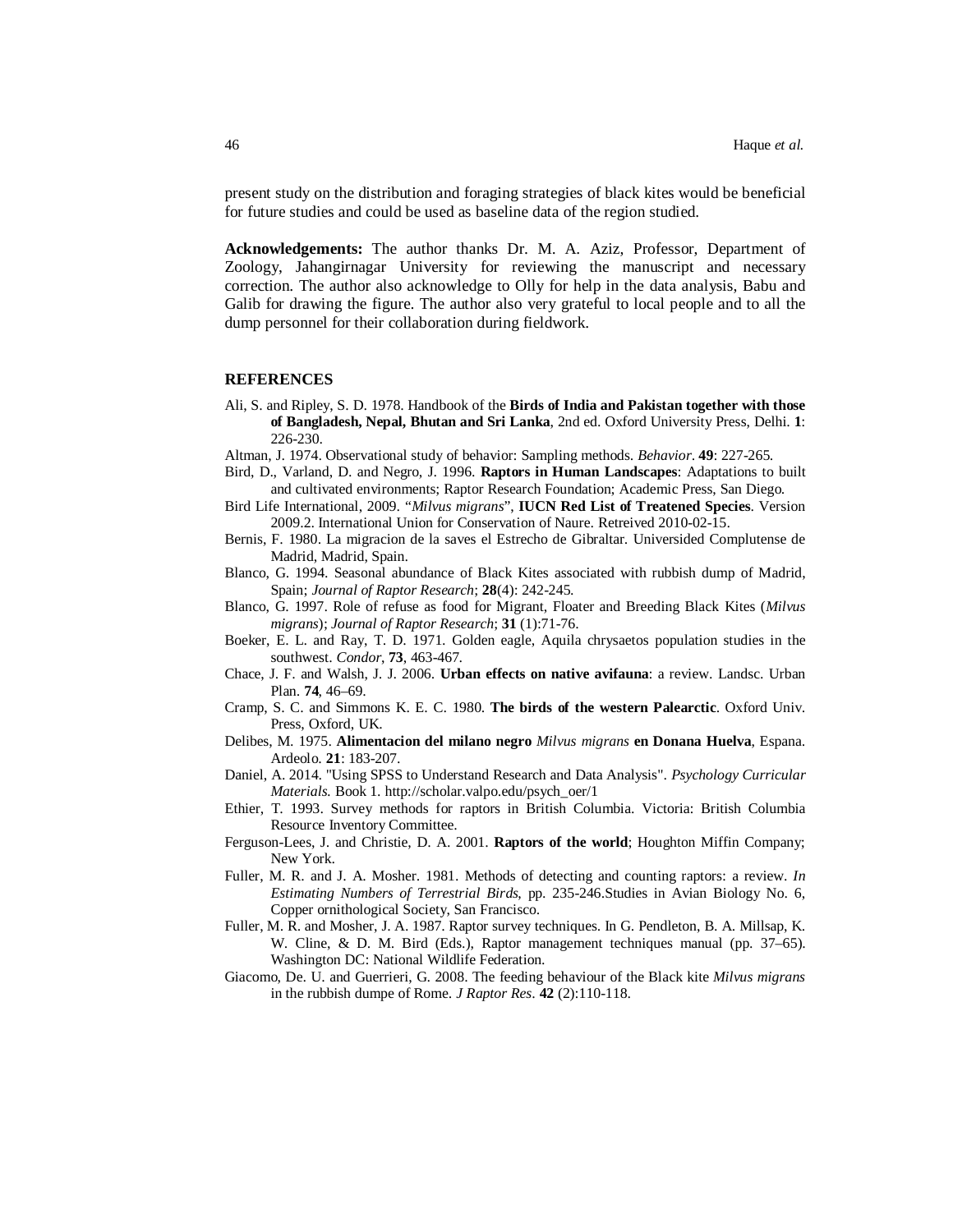- Gupta, R. and Kanaujia A. 2011. Breeding biology of pariah kite, *Milvus migrans* govinda in Jalaun district of Uttar Pradesh, India. *Asian J Exp Biol Sci.* **2**: 679-686.
- Hollands, D. 1984. **Eagles, Hawks and Falcons of Australia**. Nelson, ISBN 0-17-006411-5.
- Hunt, W. G., Jackman, R. E., Brown, T. L., Driscoll, D. E. and Culp, L. 1999. A population study of Golden eagle, Aquila chrysaetos in the Altamont pass wind resource area: Population trend analysis 1994-1997. Predatory bird research group, University of California, Santa Cruz, pp. 33.
- Iqbal, M. N., Ali, S., Irfan, M., Muhammad, A. and Mujtaba, G. 2015. Population estimation of kites and crows by roost count method in Lahore, Pakistan. Sci Lett **3** (1):27-28.
- Lack, D. 1946. Competition for food in birds of prey. *Journal of Animal Ecology*. **15**: 123-129.
- Luck, G. W., Davidson, P., Boxall, D. and Smallbone, L. 2011. **Relations between Urban Bird and Plant Communities and Human Well-Being and Connection to Nature Conservation Biology**, Volume 25, No. **4**, 816–826.
- Magle, S. B., Hunt, V. M., Vernona, M. and Crooks, K. R., 2012. Urban wildlife research: Past, present, and future, *Biological Conservation* **155** (2012) 23–32.
- Mahabal, A. and Bastawade, D. B. 1985. Population ecology and communal roosting behaviour of Pariah Kite *Milvus migrans* govinda in Pune (Maharashtra*), Journal of the Bombay Natural History Society*, **82**: 337.
- Malhotra, A. K. 2007. Tiger of sky-Pariah Kite, PhD thesis, Shilalekh Publishers, Delhi.
- Mazumdar, S. 2013. Ecology and conservation issues of Black Kites *Milvus mirgans* govinda (Sykes) in Kolkata Municipal Corporation Area (PhD Thesis). Kolkata, India: University of Calcutta.
- Mazumdar, S., Ghose, D. and Saha, G. K. 2016. Foraging Strategies of Black Kites (*Milvus migrans* govinda) in Urban Garbage Dumps. *Journal of Ethology*. **34** (3), 243-247. DOI 10.1007/s10164-016-0469-5.
- Mazumdar, S., Ghose, D. and Saha, G. K. 2017. Communal Roosting Behaviour of Black Kites (*Milvus migrans* govinda) in an Urban Metropolis. *Journal of Ethology*, DOI: 10.1007/s10164-017-0516-x.
- Mazumdar, S., Ghose, D. and Saha, G.K. 2018. Offal dumping sites influence the relative abundance and roosting site selection of Black Kites (*Milvus migrans* govinda) in urban landscape: a study from Kolkata metropolis, India. Environmental Monitoring and Assessment, **190**:20 DOI: 10.1007/s10661-017-6391-7
- Menge, B. A., Berlow, E. L., Blanchette, C. A., Navarrete, S. A. and Yamada, S. B. 1994. The keystone species concept: variation in interaction strength in a rocky intertidal habitat. *Ecol. Monogr*., **64**, 249–286.
- Meyer, K. D. 1998. Communal roosts of the American swallow-tailed kite in Florida: habitat associations, critical sites, and a technique for monitoring population status (final report). Florida Game and Fresh Water Fish Commission, Tallahassee
- Naoroji, R.K. 2007. **Birds of prey of the Indian subcontinent**. Om Books International, New Delhi.
- Narayanan, E. 1989. Pariah Kite *Milvus migrans* capturing White breasted Kingfisher Halcyon Smyrnensis. *J. Bombay Nat. Hist. Soc.,* **86**(3): 445.
- Newton, I. 1979. **Population ecology of raptors**. Buteo Books, Vermillion.
- Pomeroy, D. E. 1975. Birds as scavengers of refuse in Uganda. *Ibis* **117**: 69-81.
- Robertson, A. S. and Boshoff, A. F. 1986. The feeding ecology of Cape Vultures Gyps coprotheres in a stock farming Area. *BiolConser* **35**: 63-86.
- Sabine, H. and Tiollay, J. M. 2000. "Te imminent extinction of the kites *Milvus milvus* fasciicauda and *Milvus m. migrans* on the Cape Verde Islands". *Bird Conservation International* **10** (4), 361-369.